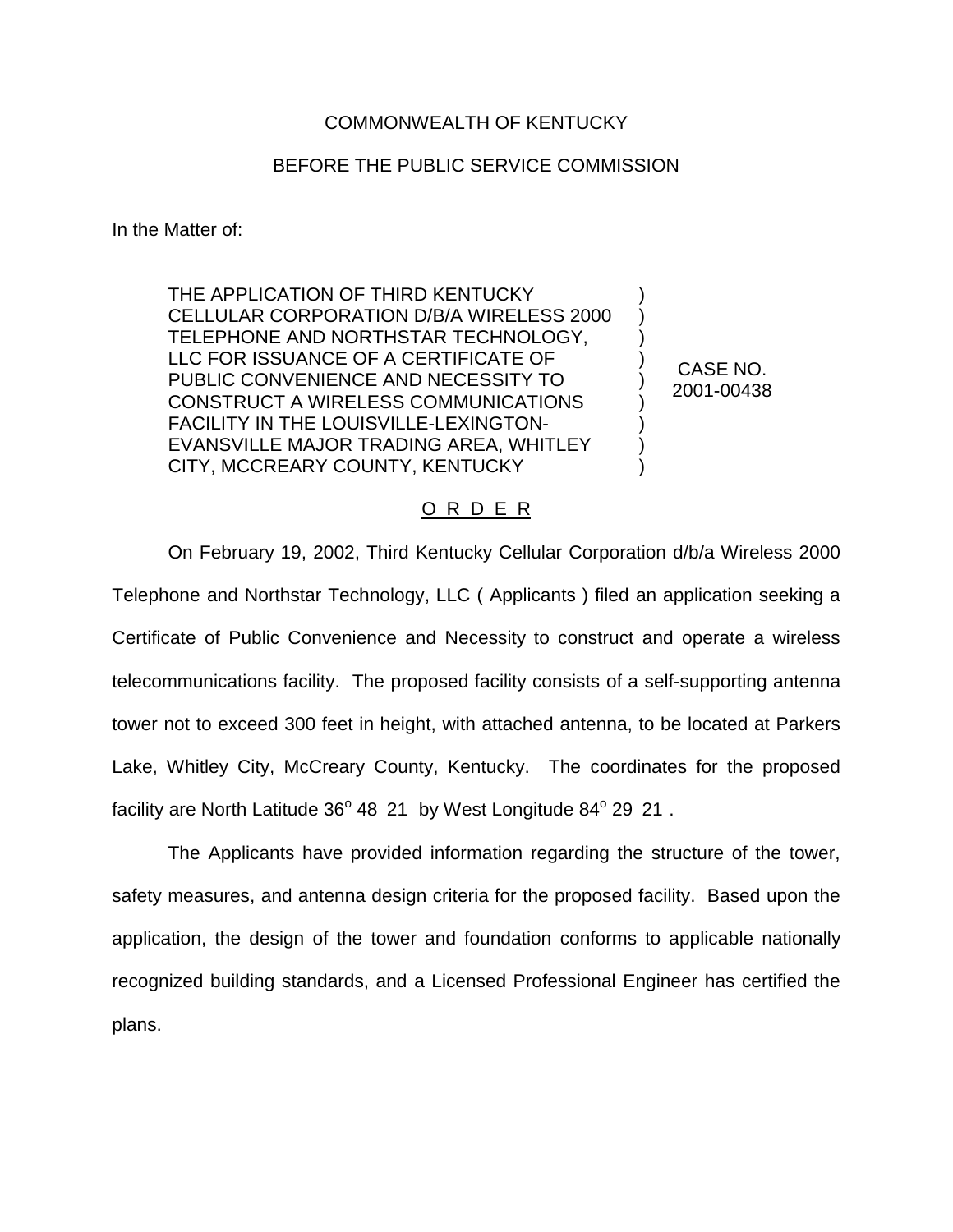Pursuant to 807 KAR 5:063, the Applicants have notified the County Judge/Executive and local property owners of the pending construction. The notices solicited any comments and informed the recipients of their right to request intervention. To date, no intervention requests have been filed with the Commission.

The Applicants have filed applications with the Federal Aviation Administration ( FAA ) and the Kentucky Airport Zoning Commission ( KAZC ) seeking approval for the construction and operation of the proposed facility. Both decisions are pending.

The Commission, having considered the evidence of record and being otherwise sufficiently advised, finds that the Applicants have demonstrated that a facility is necessary to provide adequate utility service and therefore a Certificate of Public Convenience and Necessity to construct the proposed facility should be granted.

Pursuant to KRS 278.280, the Commission is required to determine proper practices to be observed when it finds, upon complaint or on its own motion, that the facilities of any utility subject to its jurisdiction are unreasonable, unsafe, improper, or insufficient. To assist the Commission in its efforts to comply with this mandate, the Applicants should notify the Commission if they do not use this antenna tower to provide service in the manner set out in their application and this Order. Upon receipt of such notice, the Commission may, on its own motion, institute proceedings to consider the proper practices, including removal of the unused antenna tower, which should be observed by the Applicants.

## IT IS THEREFORE ORDERED that:

1. The Applicants are granted a Certificate of Public Convenience and Necessity to construct a wireless telecommunications facility. The proposed facility

-2-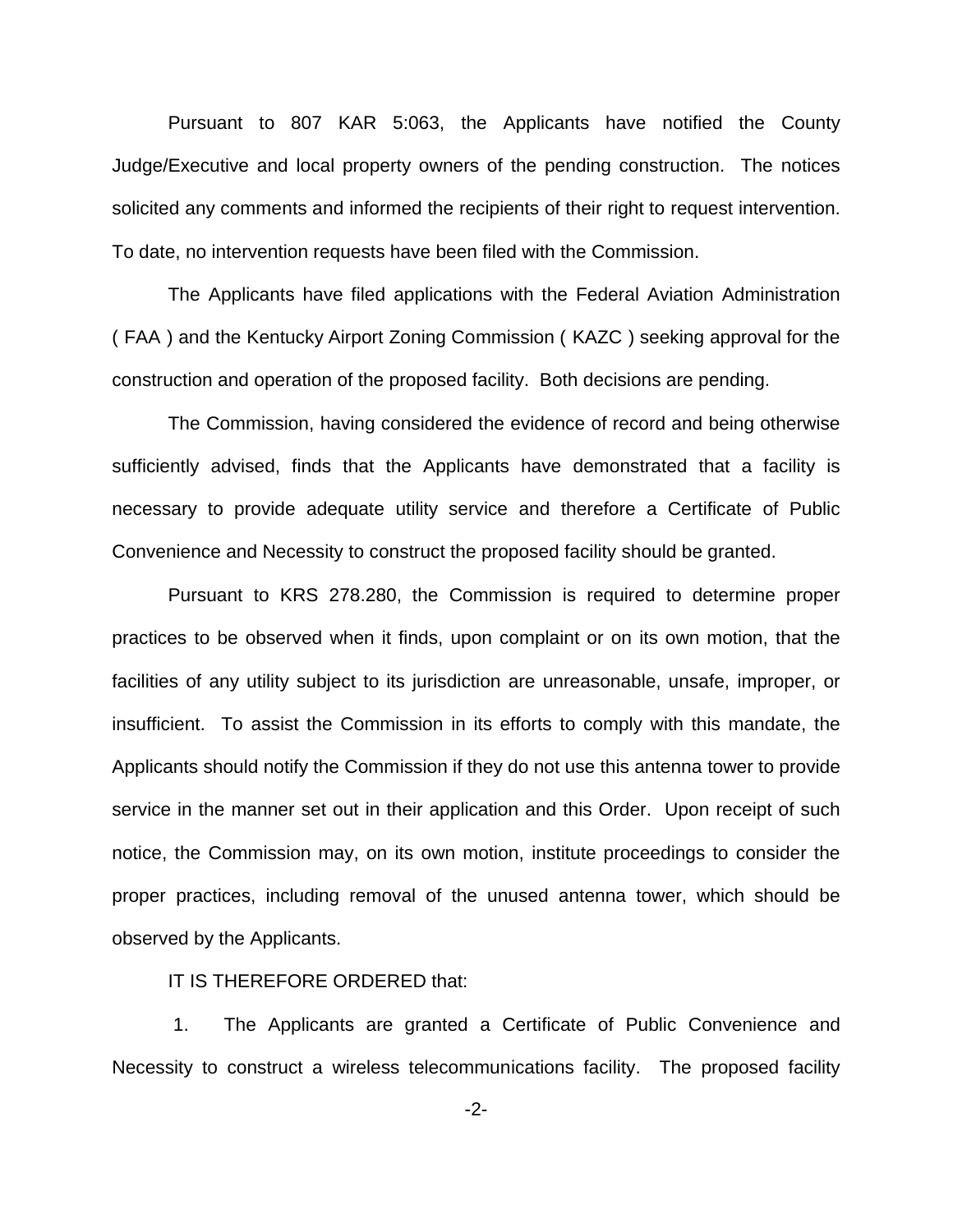consists of a self-supporting antenna tower not to exceed 300 feet in height, with attached antenna, and is to be located at Parkers Lake, Whitley City, McCreary County, Kentucky. The coordinates for the proposed facility are North Latitude 36° 48 21 by West Longitude 84° 29 21.

2. The Applicants shall file a copy of the final decisions regarding the pending FAA and KAZC applications for the proposed construction within 10 days of receiving the decisions.

3. The Applicants shall immediately notify the Commission in writing, if, after the antenna tower is built and utility service is commenced, the tower is not used for a period of 3 months in the manner authorized by this Order.

Done at Frankfort, Kentucky, this25th day of April, 2002.

By the Commission

ATTEST:

Executive Director

\_\_\_\_\_\_\_\_\_\_\_\_\_\_\_\_\_\_\_\_\_\_\_\_\_\_\_